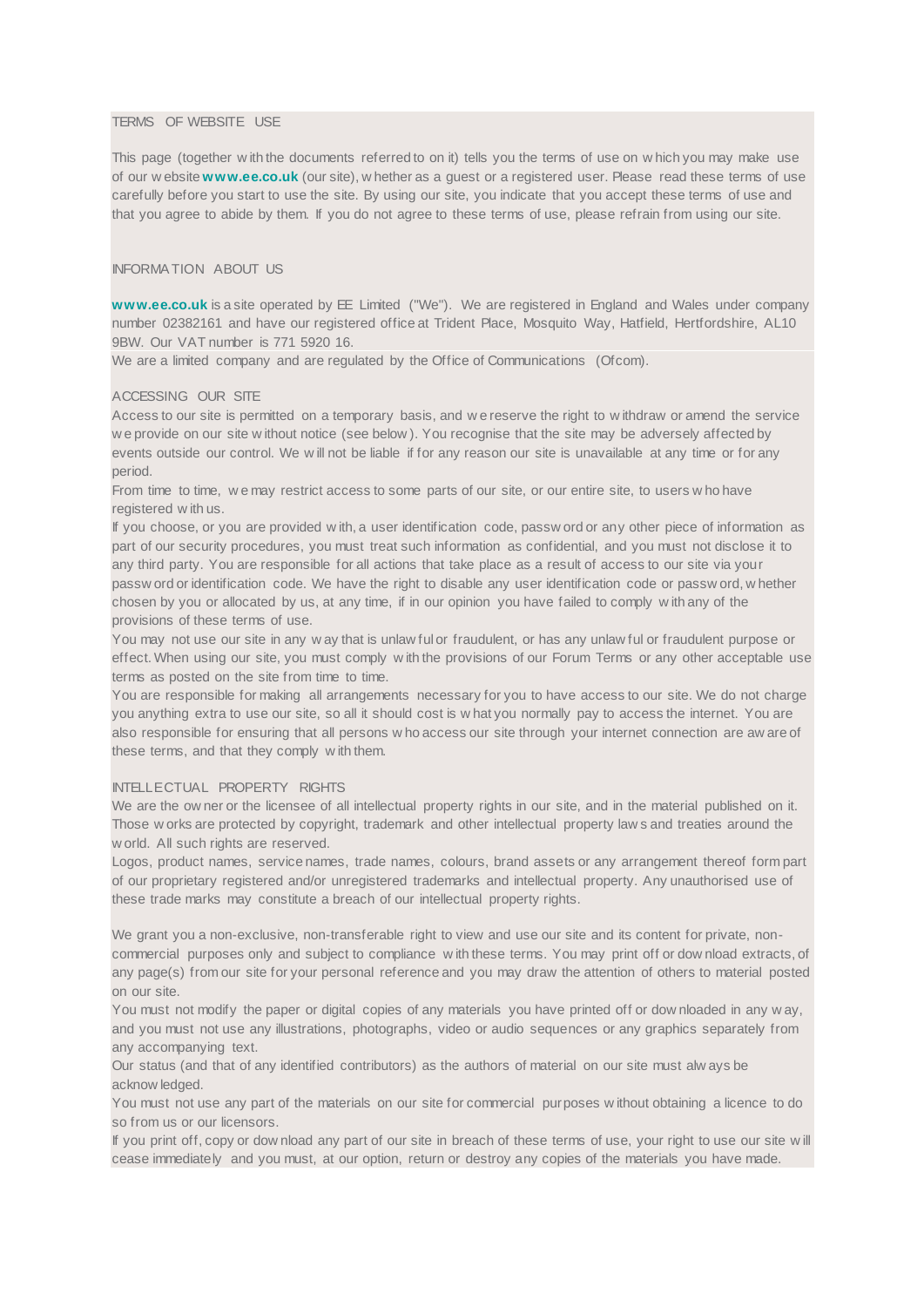## OUR SITE CHANGES REGULARLY

We aim to update our site regularly, and may change the content at any time. We use our reasonable endeavours to ensure the content and prices for our goods and services on our site are accurate at the time of their inclusion how ever they may be out of date at any given time. All goods and services displayed on our site are subject to availablity.

If the need arises, w e may suspend access to our site, or close it indefinitely.

### OUR LIABILITY

Your access to our site and any action you carry out on the basis of data or information you obtain from or via our site is carried out entirely at your ow n risk. The material displayed on our site is provided w ithout any guarantees, conditions or w arranties as to its accuracy, suitability, completeness or reliability.

The exclusions below do not affect our liability for death or personal injury arising from our negligence, nor our liability for fraudulent misrepresentation or misrepresentation as to a fundamental matter, nor any other liability w hich cannot be excluded or limited under applicable law .

If you are using our site as a consumer, w e, other members of our group of companies and third parties connected to us hereby expressly exclude:

• Any liability for any indirect or consequential loss or damage that w as not reasonably foreseeable by us and incurred by any user in connection w ith our site or in connection w ith the use, inability to use, or results of the use of our site, any w ebsites linked to it and any materials posted on it, including:

- loss of income or revenue;
- loss of business;
- loss of profits or contracts;
- loss of anticipated savings;
- loss of data;
- loss of goodw ill;
- w asted management or office time; and

w hether caused by tort (including negligence), breach of contract or otherw ise.

If you are using our site as a business, w e, other members of our group of companies and third parties connected to us hereby expressly exclude:

• Any liability for any direct, indirect or consequential loss or damage (w hether forseeable by us or not) and incurred by any user in connection w ith our site or in connection w ith the use, inability to use, or results of the use of our site, any w ebsites linked to it and any materials posted on it, including:

- loss of income or revenue;
- loss of business;
- loss of profits or contracts;
- loss of anticipated savings;
- loss of data;
- loss of goodw ill;
- w asted management or office time; and

w hether caused by tort (including negligence), breach of contract or otherw ise.

INFORMA TION ABOUT YOU AND YOUR VISITS TO OUR SITE

We process information about you in accordance w ith our privacy policy **<http://explore.ee.co.uk/privacy>**. By using our site, you consent to such processing and you w arrant that all data provided by you is accurate. Our secure-server softw are (SSL-128 bit) encrypts your personal information (including your credit/debit card number and your name and address), converting it into bits of code that can be securely transmitted over the internet.

## TRANSACTIONS CONCLUDED THROUGH OUR SITE

Contracts for the supply of goods and services formed through our site are governed by our terms and conditions of supply.

Placing an order

The information displayed on our site represents an opportunity for you to assess the goods and services on our site. No offer for the sale of these goods and services is being made to you by us via the content you have accessed through our site.

Any order you send to us for the purchase of specific goods and/or services constitutes an offer for the goods and/or services selected.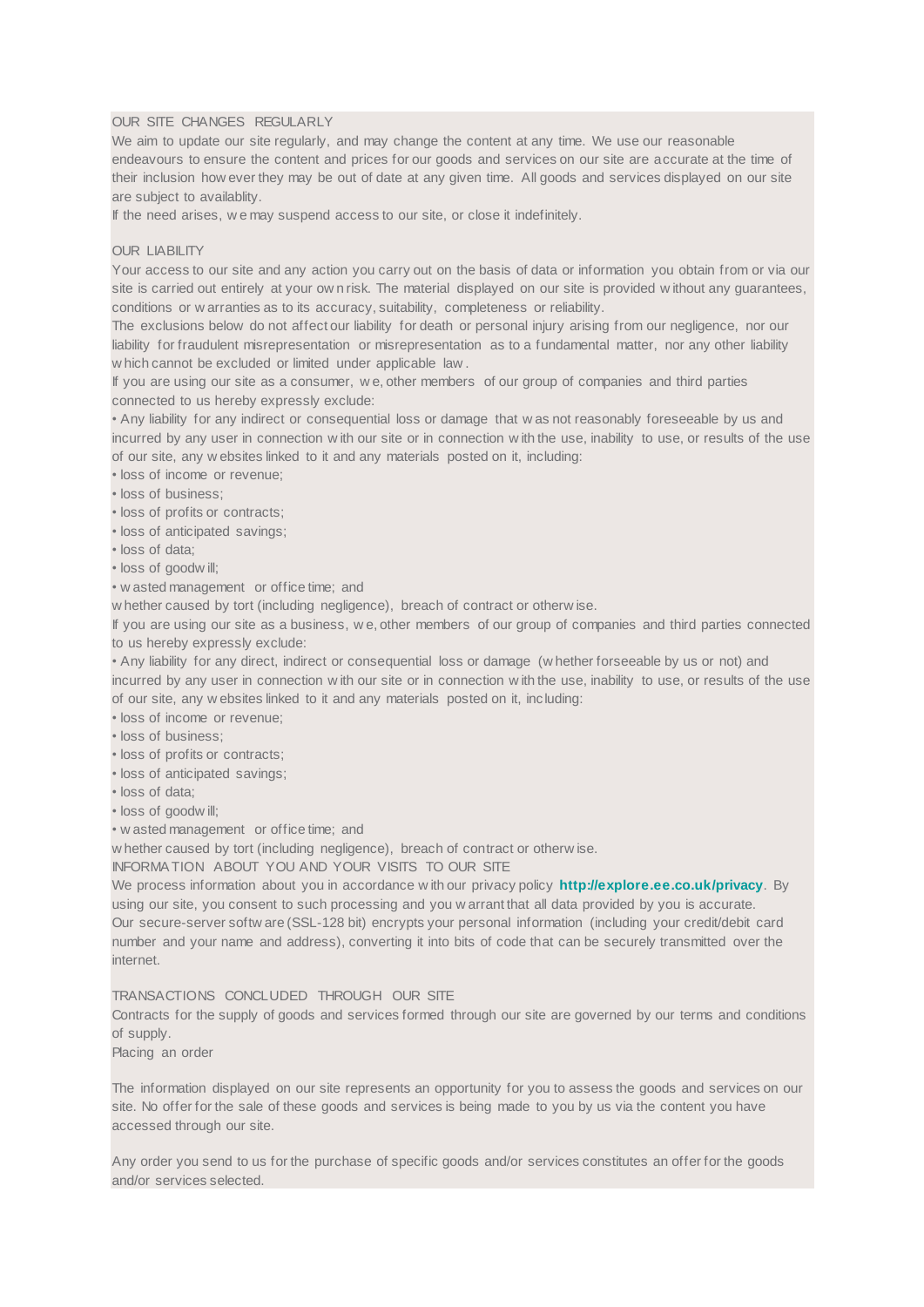We are not obliged to accept your order. We will send you a first email letting you know that we have received your order. We w ill then check your order, w hich includes performing a credit check, and decide w hether to accept it. No price, or other information displayed on our site w ill bind us until w e have accepted your order. The price you will be charged for any goods or services will be the price in force w hen your order is accepted by us. If w e do accept your order, a contract w ill be created at the time w e send you a second email confirming your order. You w ill be deemed to have received our acceptance of your offer once w e have correctly sent an email to your electronic mail box.

We can only accept orders from persons aged 18 years or older and w ho are residents of the United Kingdom. Your order w ill only be accepted if you supply us w ith a UK delivery address.

We reserve the right to limit the number of orders per person and/or per household.

All the products and services show n on our site are for new customers only, unless w e let you know otherw ise.

### Pre orders and out of stock orders

Whenever you pre-order online (i.e. order a device before it is launched), or order a device that is currently out of stock, w e w ill aim to send it to you w ithin 30 days either of the launch date (pre-orders) or of your order (out of stock devices). Sometimes, due to demand, we will not be able to send it to you w ithin this time. If so, we will let you know and if you are unhappy to w ait more than 30 days, you can cancel this order. This means w e w ill refund any deposit or amount you have paid for the device and cancel your account. If you are an upgrading customer, and you decide to cancel this kind of order, you'll still have to pay for any services used before cancelling.

When you pre-order or order a device that is out of stock your contract w ith us starts w hen your order is accepted but your plan w ill start at (and you w ill be charged from) the moment w e send your new device out to you (i.e. just before you receive it).

## UPLOADING MATERIAL TO OUR SITE

Whenever you make use of a feature that allow s you to upload material to our site, or to make contact with other users of our site, you must comply w ith the content standards set out in our Forum Terms or any other acceptable use terms as posted on the site from time to time.

You w arrant that any such contribution does comply w ith those standards, and you indemnify us for any breach of that w arranty.

Any material you upload to our site w ill be considered non-confidential and non-proprietary, and w e have the right to use, copy, distribute and disclose to third parties any such material for any purpose w ithout notice to you. We also have the right to disclose your identity to any third party w ho is claiming that any material posted or uploaded by you to our site constitutes a violation of their intellectual property rights, or of their right to privacy.

We will not be responsible, or liable to any third party, for the content or accuracy of any materials posted by you or any other user of our site.

We have the right to remove any material or posting you make on our site if, in our opinion, such material does not comply w ith the content standards set out in our Forum Terms or any other acceptable use terms as posted on the site from time to time.

### VIRUSES, HACKING AND OTHER OFFENCES

You must not misuse our site by know ingly introducing viruses, trojans, w orms, logic bombs or other material w hich is malicious or technologically harmful. You must not attempt to gain unauthorised access to our site, the server on w hich our site is stored or any server, computer or database connected to our site. You must not attack our site via a denial-of-service attack or a distributed denial-of service attack.

By breaching this provision, you w ould commit a criminal offence under the Computer Misuse Act 1990. We w ill report any such breach to the relevant law enforcement authorities and w e w ill co-operate w ith those authorities by disclosing your identity to them. In the event of such a breach, your right to use our site w ill cease immediately.

We will not be liable for any loss or damage caused by a distributed denial-of-service attack, viruses or other technologically harmful material that may infect your computer equipment, computer programs, data or other